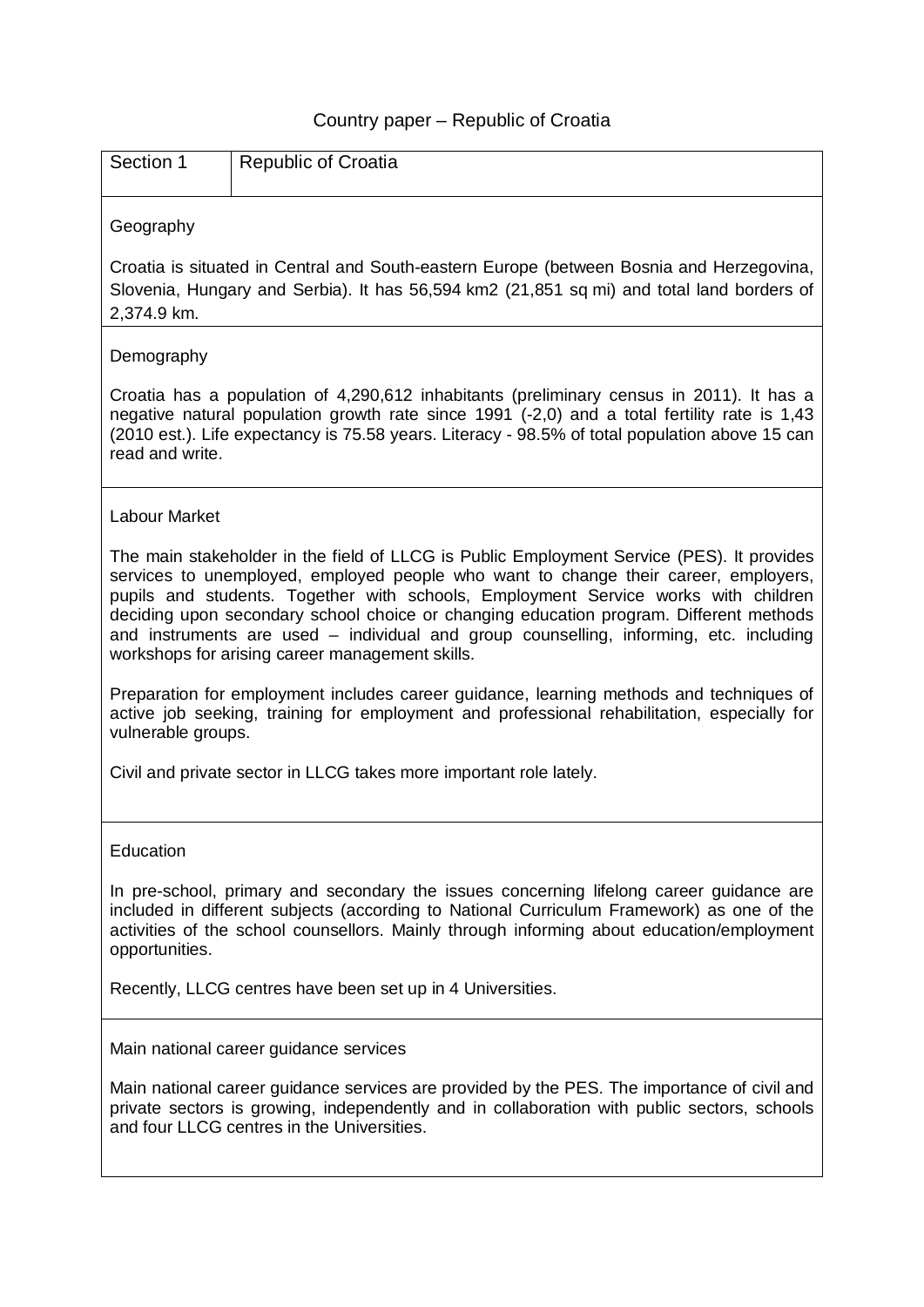| Section 2<br>Taking each of the four general symposium themes (see below),<br>describe the two greatest strengths and two greatest weaknesses                                                                                                                                                                                                                                                                                                                                                                                                                      |                                                                                                                                                                                                                                                                                                                                                                                          |  |  |
|--------------------------------------------------------------------------------------------------------------------------------------------------------------------------------------------------------------------------------------------------------------------------------------------------------------------------------------------------------------------------------------------------------------------------------------------------------------------------------------------------------------------------------------------------------------------|------------------------------------------------------------------------------------------------------------------------------------------------------------------------------------------------------------------------------------------------------------------------------------------------------------------------------------------------------------------------------------------|--|--|
| relating to each theme in your country<br>(maximum 100 words for each strength and weakness)                                                                                                                                                                                                                                                                                                                                                                                                                                                                       |                                                                                                                                                                                                                                                                                                                                                                                          |  |  |
| Theme 1: Political, economic and social changes and the changing role of<br>career guidance and career guidance policies                                                                                                                                                                                                                                                                                                                                                                                                                                           |                                                                                                                                                                                                                                                                                                                                                                                          |  |  |
| Strength 1                                                                                                                                                                                                                                                                                                                                                                                                                                                                                                                                                         | Weakness 1                                                                                                                                                                                                                                                                                                                                                                               |  |  |
| Croatia is a candidate country and<br>transitional country. All national strategies<br>and programmes are based upon EU<br>programmes and strategies in the field of<br>employment, education, social inclusion and<br>other. It makes it easier to implement<br>measures, make evaluation, monitoring, etc.<br>Besides, Croatia is a member of the<br>European Lifelong Guidance Policy Network<br>since January 2011. and is participating in<br>two working groups - Career management<br>skills (WP1) and Co-operation and Co-<br>ordination Mechanisms (WP2). | There are many economical problems (slow<br>progress made on privatisation, high level of<br>state aid in the economy, etc.) all resulting in<br>the lack of resources (financing and staff)<br>which is impediment to investing more funds<br>in fields such as education, employment and<br>career guidance, research and technology.                                                  |  |  |
| Strength 2                                                                                                                                                                                                                                                                                                                                                                                                                                                                                                                                                         | Weakness 2                                                                                                                                                                                                                                                                                                                                                                               |  |  |
| The awareness of partnership based models<br>of cooperation in LLCG starts to take place<br>on national, regional and local levels. The<br>awareness of inter-institutional cooperation is<br>arising, including need to define the roles and<br>responsibilities of different stakeholders on<br>national, regional and local levels. National<br>forum of LLCG is to be established in 2012,<br>including legislation on career guidance.<br>Local partnerships on LLCG on local levels<br>are going to be set up in seven regions.                              | The implications of demographic change<br>have a pervasive influence on both the<br>labour market and the sphere of social<br>protection. Together with the mismatch of<br>skills supply and demand this has created<br>more vulnerable groups with high<br>unemployment rates (women, older workers,<br>young people, etc.). This has implications on<br>creating tailor made services. |  |  |

*Theme 2: Lifelong guidance policy as a part of integrated human resource development policies – challenges and opportunities*

| Strength 1                              | Weakness 1                                     |
|-----------------------------------------|------------------------------------------------|
|                                         |                                                |
|                                         |                                                |
| Operational Programme of Human          | Monitoring, evaluation and personnel training  |
| Resources Development, Joint Memorandum | of LLCG services specially in education is not |
| on Employment Policy Priorities of the  | organized in systematic way.                   |
| Croatia (JAP) and Joint Inclusion       |                                                |
| Memorandum of Croatia (JIM), Economic   |                                                |
| Recovery Programme of the Republic of   |                                                |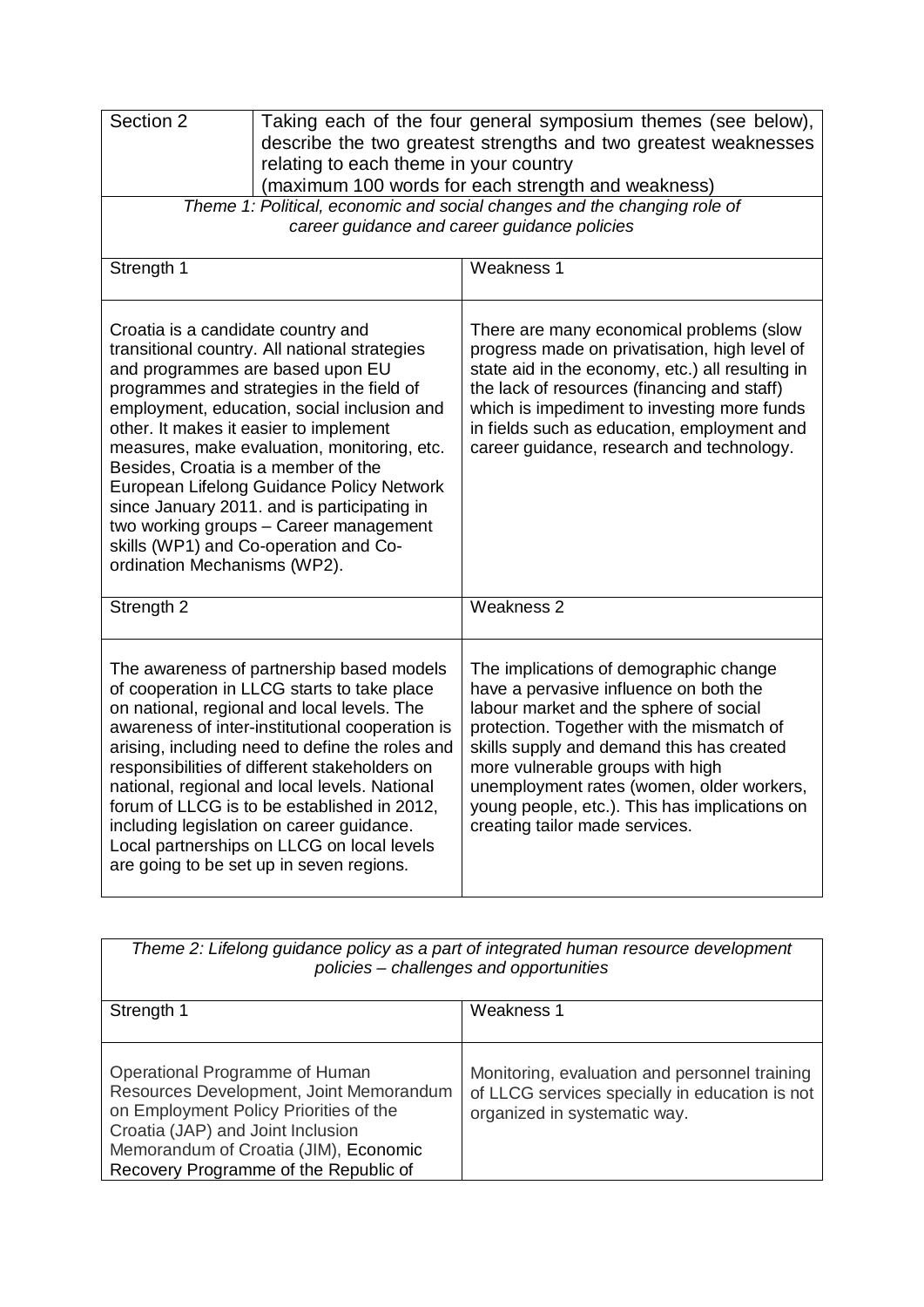| Croatia and National Employment Incentive<br>Plan 2011-2012 are key strategic documents<br>that define key measures and activities that<br>are related to LLCG in the field of education,<br>employment and social inclusion.<br>Strategy for Entrepreneurial Learning (2010–<br>2014) is key document in creating an integral<br>system for entrepreneurship education as a<br>concept of lifelong learning. One of its goals<br>is improving the human resources potential in<br>the companies.                                                                                                                                                                      |                                                                                                                                                                                                      |
|------------------------------------------------------------------------------------------------------------------------------------------------------------------------------------------------------------------------------------------------------------------------------------------------------------------------------------------------------------------------------------------------------------------------------------------------------------------------------------------------------------------------------------------------------------------------------------------------------------------------------------------------------------------------|------------------------------------------------------------------------------------------------------------------------------------------------------------------------------------------------------|
| Strength 2                                                                                                                                                                                                                                                                                                                                                                                                                                                                                                                                                                                                                                                             | Weakness 2                                                                                                                                                                                           |
| Government has adopted a Strategic<br>Framework for 2006 - 2013 (SOR) as a<br>document which sets out national<br>development goals. Its objectives related to<br>HRD are to strengthen the active role of<br>labour market institutions in aligning supply<br>and demand for labour, as well as to reduce<br>long-term unemployment and promote<br>lifelong learning. Further development of<br>vocational education in line with economic<br>needs and increased share of higher<br>education in the total population are its<br>objectives as well.<br>Private sector is encouraged to participate in<br>financing of regular education and in-service<br>training. | Provision of LLCG services in employment,<br>education and social protection is insufficient.<br>Until now there is no is national roof<br>organization responsible for LLCG in different<br>fields. |

| Theme 3: The changing world and the changing role of career guidance<br>- skills and competencies for lifelong guidance practitioners                                                                                                                                                                                                                                                                             |                                                                                                                                                                      |  |
|-------------------------------------------------------------------------------------------------------------------------------------------------------------------------------------------------------------------------------------------------------------------------------------------------------------------------------------------------------------------------------------------------------------------|----------------------------------------------------------------------------------------------------------------------------------------------------------------------|--|
| Strength 1                                                                                                                                                                                                                                                                                                                                                                                                        | Weakness 1                                                                                                                                                           |  |
| LLCG counsellors in employment gained<br>their competences through "on the job<br>training" and mentorships. The training<br>programme grants them a professional<br>licence in LLCG. All counsellors have MA in<br>humanity and social sciences, and are<br>obligated to continuous professional<br>development (in order to obtain their<br>professional licence).<br>Croatian Employment Service Labour Market | There is no formal education (undergraduate<br>or postgraduate) or training programme in<br>career guidance, nor an educational<br>institution in the field of LLCG. |  |
| Training Centre Project aims to support the                                                                                                                                                                                                                                                                                                                                                                       |                                                                                                                                                                      |  |

*Theme 3: The changing world and the changing role of career guidance*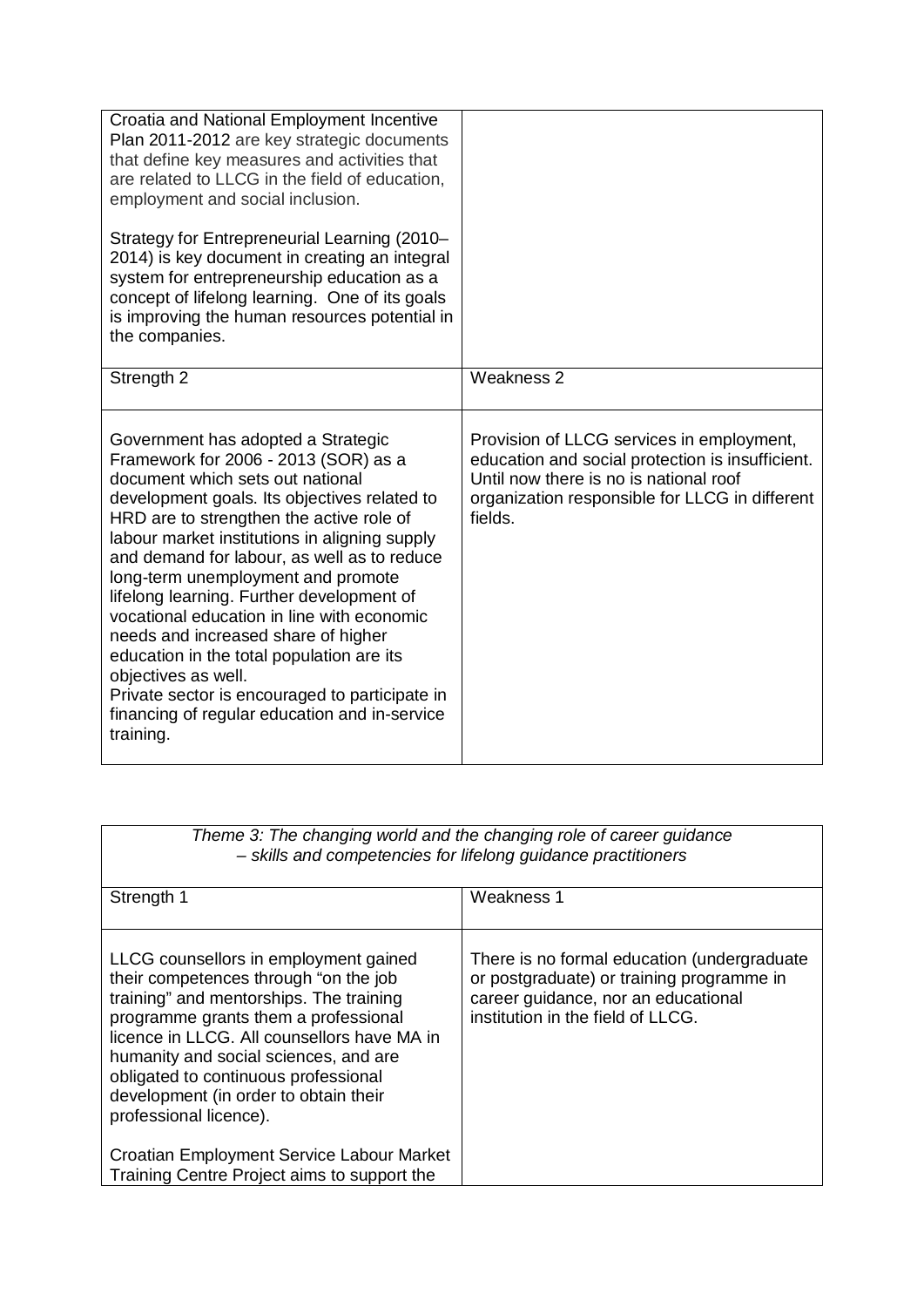| establishment of staff training based upon<br>TNA.                                                                                                                                                                                                                                                                                  |                                                                                                                                                                                                                                                                                                                                   |
|-------------------------------------------------------------------------------------------------------------------------------------------------------------------------------------------------------------------------------------------------------------------------------------------------------------------------------------|-----------------------------------------------------------------------------------------------------------------------------------------------------------------------------------------------------------------------------------------------------------------------------------------------------------------------------------|
| Strength 2                                                                                                                                                                                                                                                                                                                          | Weakness 2                                                                                                                                                                                                                                                                                                                        |
| <b>Quality Standards for the Vocational</b><br>Guidance and Selection at CES secure<br>services quality standardization and more<br>visible and transparent CG activities to the<br>users and public. The Quality Standards<br>define CG processes, activities, flow of<br>activities, methodology, target groups,<br>outputs, etc. | There is no systematic approach and unified<br>training needs analysis to develop the<br>professional competencies of guidance<br>practitioners in all sectors. Such provision<br>would contribute significantly to the<br>development of professionalism and<br>professional standards for guidance provision<br>across sectors. |

| Theme 4: Evidence-based practice; evidence-based policies                                                                                                                                                                                                                                                                                                                                                                                                                                                                                                                                                                                                                                                                              |                                                                                                                                                                                                                                     |  |  |
|----------------------------------------------------------------------------------------------------------------------------------------------------------------------------------------------------------------------------------------------------------------------------------------------------------------------------------------------------------------------------------------------------------------------------------------------------------------------------------------------------------------------------------------------------------------------------------------------------------------------------------------------------------------------------------------------------------------------------------------|-------------------------------------------------------------------------------------------------------------------------------------------------------------------------------------------------------------------------------------|--|--|
| Strength 1                                                                                                                                                                                                                                                                                                                                                                                                                                                                                                                                                                                                                                                                                                                             | Weakness 1                                                                                                                                                                                                                          |  |  |
| In 2010 Croatian Government adopted the<br>Regulation on the monitoring, analysis and<br>forecasting of labour market needs for<br>occupations and competences needed for<br>planning and delivering LLCG services. The<br>recommendations are referred to the<br>educational institutions, local and regional<br>stakeholders, sector councils and the<br>Ministry of Science, Education and Sports.<br>According to the Ministry of Education Act<br>defining criteria for selection of candidates for<br>secondary school entry, students with<br>developmental difficulties are entitled to a<br>direct admission to secondary school upon<br>the written recommendation the professional<br>career guidance expert team from PES. | There is not enough networking between<br>data bases on different educational levels<br>and labour market information exchange<br>(registration of overall information, guidance<br>and counselling services).                      |  |  |
| Strength 2                                                                                                                                                                                                                                                                                                                                                                                                                                                                                                                                                                                                                                                                                                                             | Weakness 2                                                                                                                                                                                                                          |  |  |
| Croatian Employment Service has developed<br>IT data base of CG services, according to the<br>type of services, type of clients, agenda,<br>education and other. Annual goals for<br>different services are being set up. CG IT<br>evidence allows monitoring on achieving the<br>goals according to providers (regional<br>offices), counsellors and plans. Survey on<br>pupils intentions (primary and secondary<br>schools) is done on annually basis including<br>population of 50-60 thousand pupils. Survey                                                                                                                                                                                                                      | There is a mismatch in skills demand and<br>supply. What is missing is competence<br>based instruments for the assessment of<br>supply and demand (the same principle in<br>identifying and matching competences on<br>both sides). |  |  |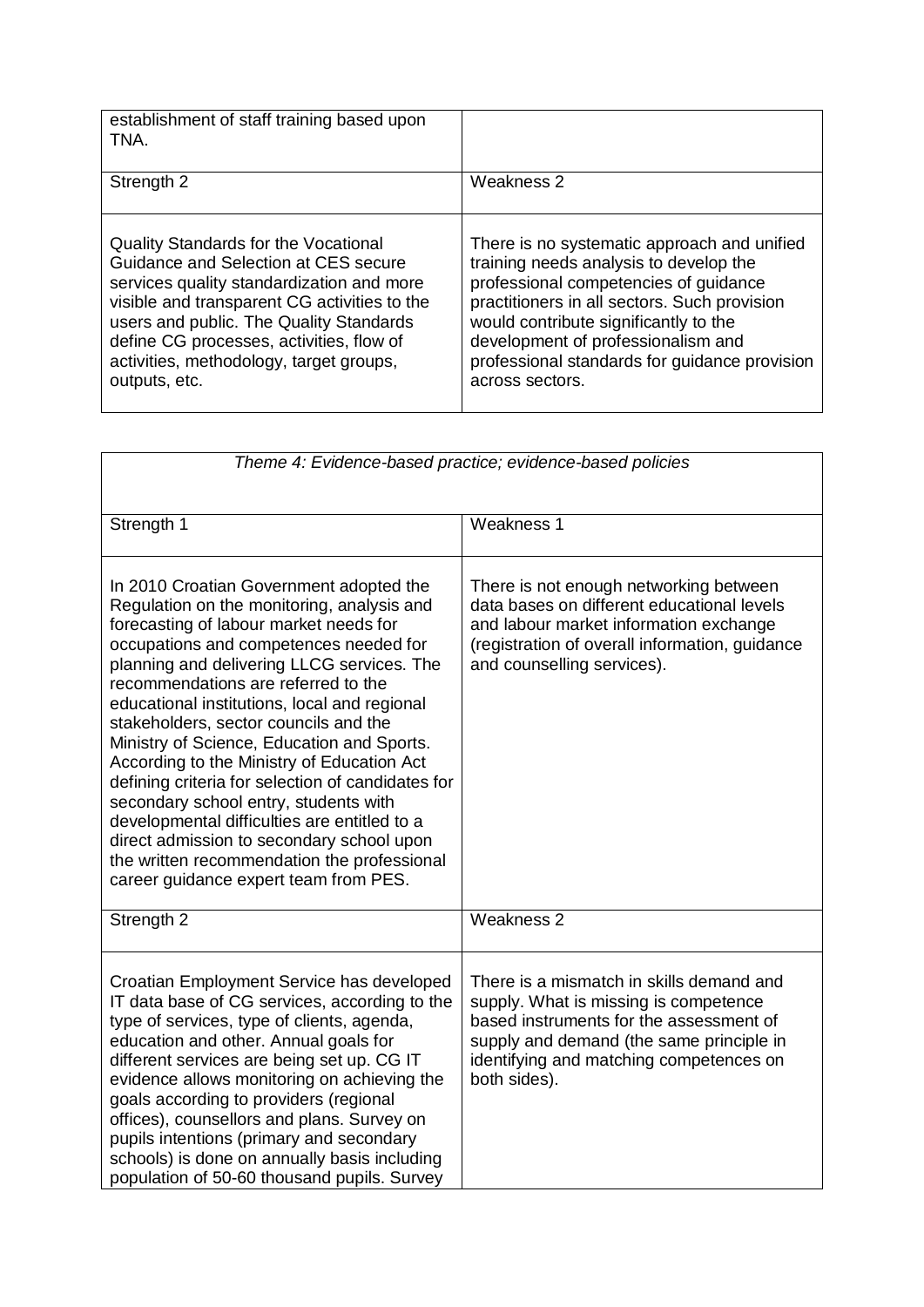| on employers needs is done annually on<br>sample of 12-15 thousands S/M companies,<br>getting evidence on employers needs for<br>competences. |                                                                                                                                                                                                           |   |                            |               |   |
|-----------------------------------------------------------------------------------------------------------------------------------------------|-----------------------------------------------------------------------------------------------------------------------------------------------------------------------------------------------------------|---|----------------------------|---------------|---|
| Section 3                                                                                                                                     | Looking at the themes, prioritise them according to the most important ones<br>for your country team to explore further and learn about at the symposium (1<br>$=$ most important $-4$ = least important) |   |                            |               |   |
| Political, economic and social changes and<br>the changing role of<br>career guidance and career<br>guidance policies                         |                                                                                                                                                                                                           | 1 | $\overline{2}$             | Priority<br>3 | 4 |
| Lifelong guidance policy as a part<br>of integrated human resource<br>development policies - challenges<br>and opportunities                  |                                                                                                                                                                                                           | 1 | $\overline{2}$             | Priority<br>3 | 4 |
| The changing world and the<br>changing role of career guidance<br>- skills and competencies for<br>lifelong guidance practitioners            |                                                                                                                                                                                                           | 1 | $\overline{2}$             | Priority<br>3 | 4 |
|                                                                                                                                               | Evidence-based practice;<br>evidence-based policies                                                                                                                                                       | 1 | Priority<br>$\overline{2}$ | 3             |   |

| Section 4 | Thinking about these themes, describe up to three high-level key public      |
|-----------|------------------------------------------------------------------------------|
|           | policy and/or practice initiative currently being advanced or considered in  |
|           | your country (no more than 100 words on each). If it is possible, please say |
|           | to which of the themes each initiative is most closely linked.               |

High-level key public policy/practice initiative 1

*The Croatian Qualification Framework (CROQF) is an instrument aimed at improvement of the employability and personal development of individuals, thus strengthening social cohesion. One of the main objectives is the development of a system for validation and recognition of competencies acquired within non-formal and informal learning. The significance of the CROQF is also reflected in improved connectedness between labour market demand and implementation of school programmes and evaluation of all learning outcomes. Currently the Act on CROQF is being drafted.*

Linked most closely to theme 1 and 2

High-level key public policy/practice initiative 2

*The National Curriculum Framework (NCF) for pre-school education and general education*